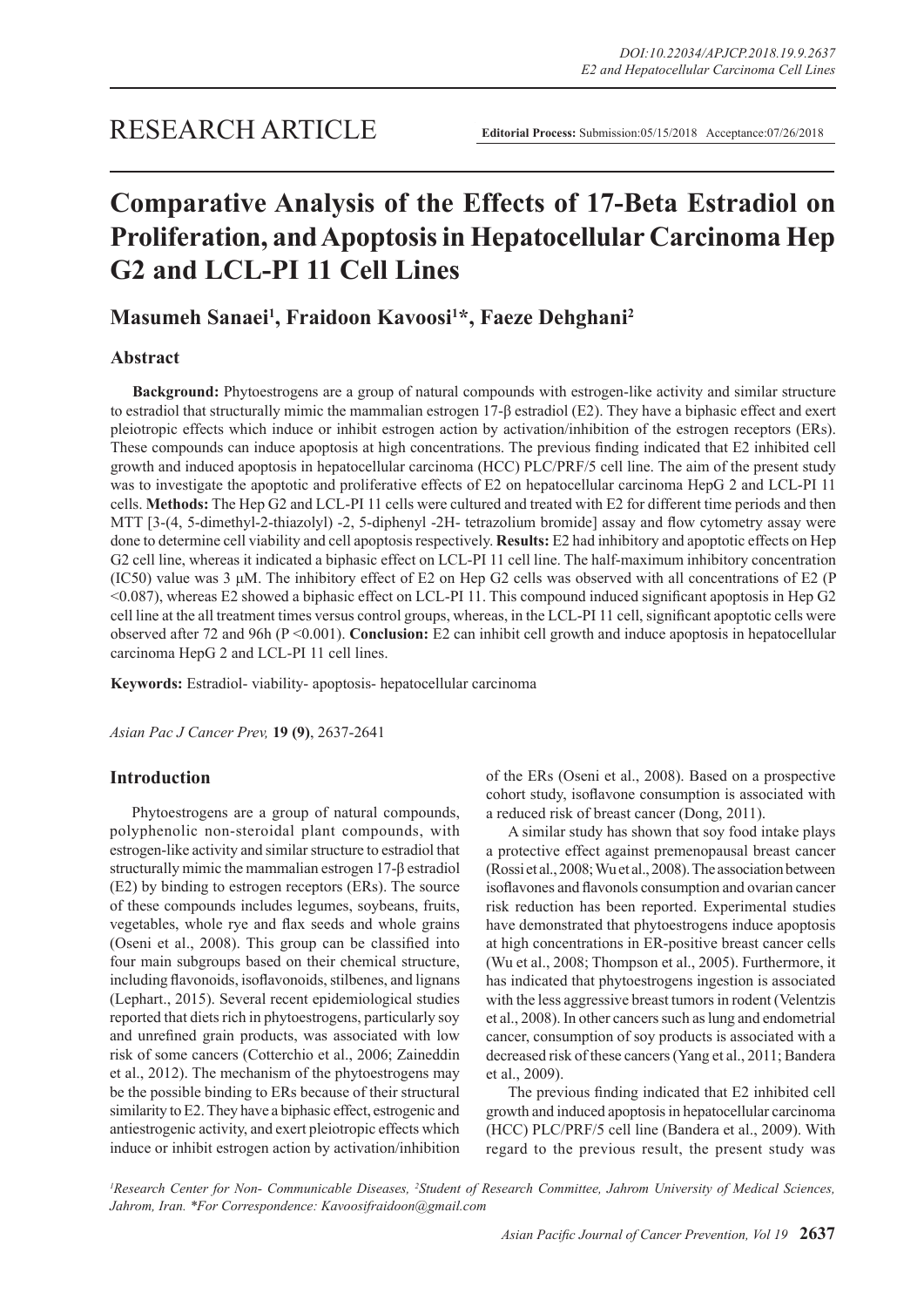assigned to investigate comparative analysis of the effects of E2 on proliferation, and apoptosis in hepatocellular carcinoma Hep G2 and LCL-PI 11 cell lines.

#### **Materials and Methods**

Human hepatocellular carcinoma Hep G2 and LCL-PI 11 cells were purchased from the National Cell Bank of Iran-Pasteur Institute and maintained in Dulbecco minimal essential medium (DMEM) containing 100 mL/L fetal bovine serum (FBS), 100 U/mL streptomycin, and  $100$ U/mL penicillin at 37  $\degree$ C in a humidified atmosphere containing  $5\%$  CO<sub>2</sub>. E2 was obtained from Sigma and dissolved in dimethyl sulfoxide (DMSO) to make a stock solution; DMSO was present at 0.01–0.3% in the medium based on the IC50 (half-maximum inhibitory concentration) index. The stock solution was further diluted with cell culture medium to yield final E2 concentrations. Phosphate-buffered saline (PBS) and MTT [3-(4, 5-dimethyl-2-thiazolyl) -2, 5-diphenyl -2H- tetrazolium bromide] were purchased from Sigma (Sigma, St. Louis, MO). All other chemicals were obtained from the best sources available.

#### *Cell culture and cell viability assay*

The Hep G2 and LCL-PI 11 cells were cultured with DMEM (pH 7.2–7.4) supplemented with 1% sodium pyruvate (Sigma), 1.5 g/L sodium bicarbonate, 10% fetal bovine serum and 1% antibiotics, including 1% penicillin/streptomycin and 25 ug/ml amphotericin B (Sigma) at 37 °C in 5%  $CO_2$  to promote attachment. When the cells reached  $> 80\%$  confluence,  $5 \times 10^5$  cells were seeded into 96-well plates, allowed to adhere for 24 h and subsequently treated with medium containing different doses of E2  $(0.01, 0.1, 1, 5$  and 10  $\mu$ M/lit) to determine the viability and IC50 values. After 24, 48, 72 and 96 h of the treatment, the effect of E2 was assessed by MTT assay according to standard protocols. In this regard, the Hep G2 and LCL-PI 11 cells were washed twice with PBS, and a fresh medium containing MTT (0.5 mg/mL) was



Figure1. Inhibitory Effect of E2 on Hep G2 Cell Line. E2 had a significant inhibitory effect on Hep G2 cell at all concentrations and time periods. Mean values from the three experiments  $\pm$  standard error of mean are shown. Asterisks (\*) indicate significant differences between treated cells and the control group ( $P < 0.087$ ). The first column of each group presents viability of the control group.

added and finally, after 4-hour incubation, the formazan crystals were dissolved in DMSO and the absorbance was measured at 570 nm. All experiments were repeated three times, with at least three measurements (triplicates).

#### *Cell apoptosis assay*

To assess the apoptosis by flow cytometry assay, the Hep G2 and LCL-PI 11 cells were seeded at a density of  $5 \times 10^5$  cells/well in 24-well plates and treated with E2 (3μM based on IC50 values) for 24, 48, 72 and 96 h. After treatment times, all the adherent cells were harvested by trypsinization, washed with PBS and resuspended in Binding buffer (1x). Then, Annexin-V-(FITC) and propidium iodide (PI, Becton-Dickinson, San Diego, CA) were used for staining according to the manufacturer's instructions. Finally, the apoptotic cells were counted by FACScan flow cytometry (Becton Dickinson, Heidelberg, Germany).

# **Results**

#### *Result of determination of cell viability by MTT assay*

The effects of the E2 on the Hep G2 and LCL-PI 11 cell viability were assessed by MTT assay after treatment with various doses of E2 (as mentioned above). As shown in Figure 1, the inhibitory effect of E2 on Hep G2 cells was observed with all concentrations of E2 at different time periods ( $P \le 0.087$ ), whereas E2 showed a biphasic effect on LCL-PI 11 (Figure 2), it significantly increased the number of LCL-PI 11viable cells with 0.01 and 0.1 μM concentration and decreased the number of viable cells with 1, 5 and 10 μM concentrations as shown in Figure 2 ( $P < 0.001$ ). Reduction of cell viability by 50% (IC50) required 3 μm E2. Each experiment was repeated three times for consistency of the result.

#### *Result of determination of the cell apoptosis by flow cytometry assay*

To determine cell apoptosis, the Hep G2 and LCL-PI 11 cells were seeded at a density of  $5 \times 105$  cells/well



Figure 2. Inhibitory Effect of E2 on LCL-PI 11 Cell Line. E2 exerted a biphasic effect on LCL-PI 11 cell. Mean values from the three experiments  $\pm$  standard error of mean are shown. Asterisks (\*) indicate significant differences between treated cells and the control group  $(*P < 0.001).$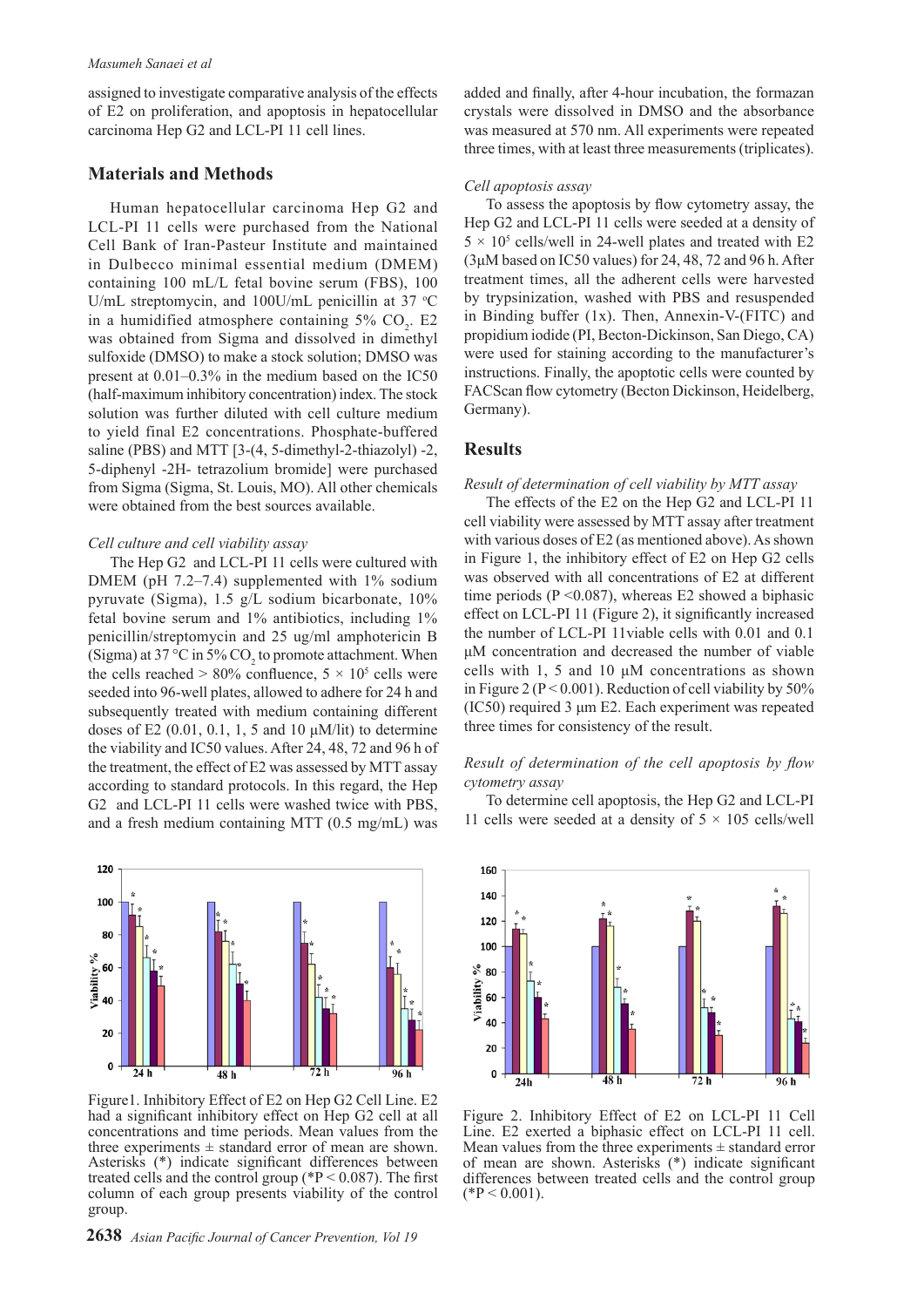

Figure 3. Apoptotic Effect of E2 on Hep G2 Cell Line. The result of flow cytometry indicated that E2  $(3 \mu M)$ can induce significant apoptosis in Hep G2 cell at all treatment times.

Table 1. The Percentage of Apoptotic Cells after Treatment with E2  $(3 \mu M)$  for 24, 48, 72 and 96 h

| Cell lines           | Drug           | Dose/<br>μm   |    | Duration/h Apoptosis% | $P -$<br>value |
|----------------------|----------------|---------------|----|-----------------------|----------------|
| Hep G <sub>2</sub>   | E <sub>2</sub> | 3             | 24 | 9                     | 0.001          |
|                      |                |               | 48 | 15                    |                |
|                      |                |               | 72 | 31                    |                |
|                      |                |               | 96 | 55                    |                |
| LCL-PI <sub>11</sub> | E2             | $\mathcal{R}$ | 24 | 3                     | 1              |
|                      |                |               | 48 | $\overline{4}$        | 0.738          |
|                      |                |               | 72 | 8                     | 0.001          |
|                      |                |               | 96 | 36                    |                |

in 24-well cluster plates and treated with E2  $(3 \mu M)$  for different time periods (24, 48, 72 and 96 h) and flow cytometry was performed to determine the apoptotic cells. As shown in fig. 3, E2 induced significant apoptosis in Hep G2 cell line at the all treatment times versus control groups, whereas, in the LCL-PI 11 cell, significant apoptotic cells were observed after 72 and 96h (Figure 4). Maximal apoptotic cells were obtained in HepG2 cell line after 96 h of treatment (fig. 5). The percentage of apoptotic cells in all experimental groups are shown in table 1.

### **Discussion**

In the present study, the effect of E2 on cell viability and apoptosis in hepatocellular carcinoma Hep G2 and LCL-PI 11 cell lines were investigated. Previous findings indicated that E2 can inhibit cell growth and induce apoptosis in hepatocellular carcinoma PLC/PRF/5 cell line (Kavoosi et al., 2016). In the current study, E2 demonstrated an inhibitory and apoptotic effect in



Figure 4. Apoptotic Effect of E2 on LCL-PI 11 Cell Lines. The result of flow cytometry indicated that E2 (3 μM) can induce significant apoptotic after 72 and 96 h of treatment.



Figure 5. Effects of E2  $(3 \mu M)$  on Hep G2 and LCL-PI 11 Cell Apoptosis. Asterisks (\*) indicate significant differences between treated cells and the control group. Results were obtained from three independent experiments and were expressed as a mean  $\pm$  standard error of the mean.

hepatocellular carcinoma Hep G2 cell line, whereas it had a biphasic effect on LCL-PI 11 cell line. Consistent with present findings, the apoptotic and inhibitory effects of E2 have been reported in hepatocellular carcinoma and breast cancer MCF-7 (Yang et al., 2012; Liu et al., 2003; Lewis et al., 2005) and MDA-MB-231 cell lines (Moggs et al., 2005). Similar to the current results, it has been reported that E2 plays a significant stimulatory effect on human LNCaP prostate cancer cells (Arnold et al., 2005), and prostate stromal cells (Zhang et al., 2008). The possible mechanisms by which E2 may exert its apoptotic effect is through G2/M-phase arrest, decreased NF- ҡB activity (Liu et al., 2003), activation of the FasR/FasL death-signaling pathway (Lewis et al., 2005; Dodwell et al., 2005), activation of the mitochondrial apoptotic

*Asian Pacific Journal of Cancer Prevention, Vol 19* **2639**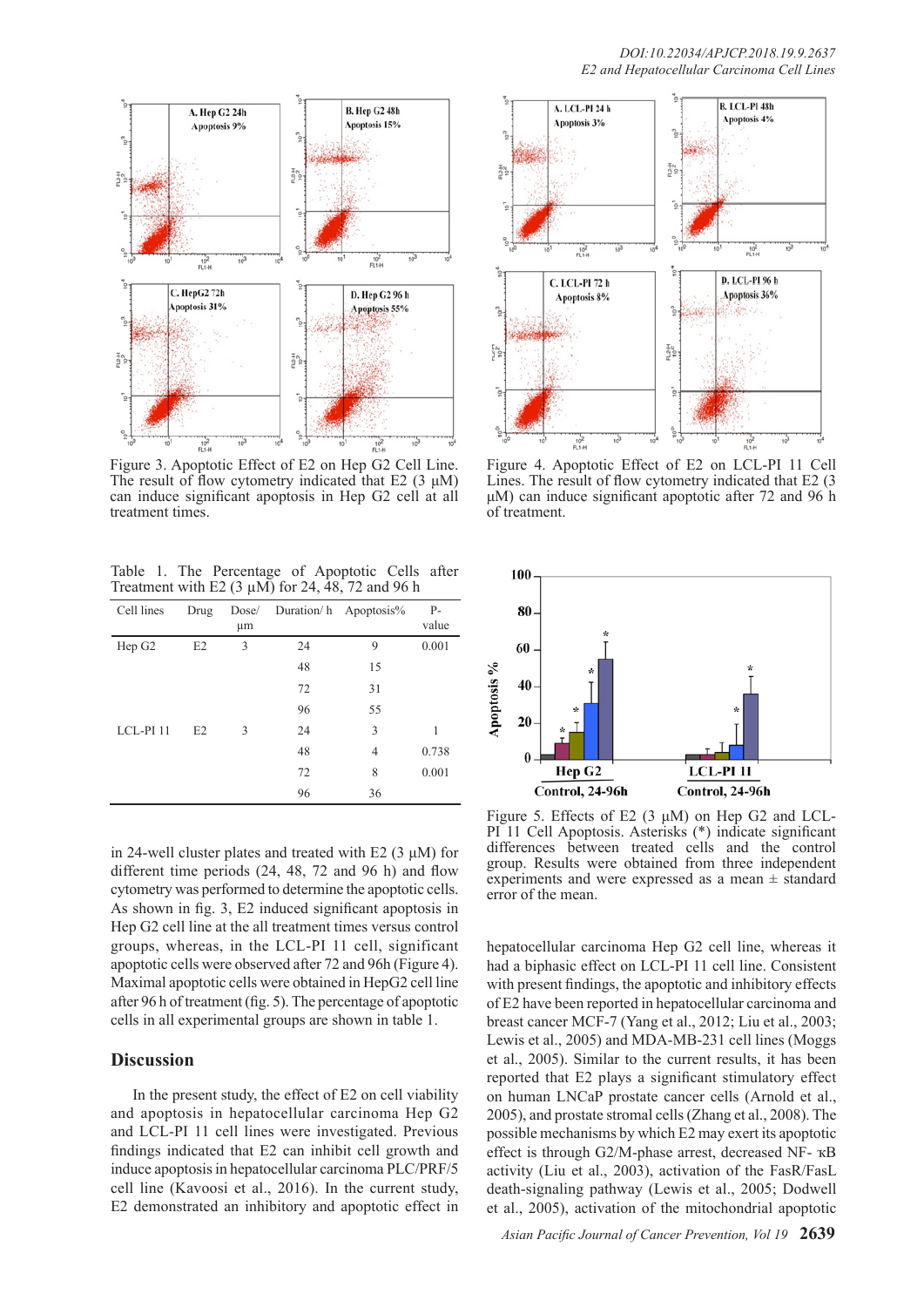#### *Masumeh Sanaei et al*

pathway, induction of Bax, Bak, Bim, and p53 (Lewis et al., 2005; Lewis-Wambi et al., 2009).

E2 exerts its proliferative effect through different mechanisms. This agent bound to ERα by which activates the protein kinase B (survival factor Akt) (Szegő et al., 2006; Levin, 2009) as well as stimulating growth factor receptor activity (Heldring et al., 2007). In the prostate cancer PrSCs and WPMY-1 cells, it has reported that E2 stimulates cell proliferation by activation of ERK and inhibition of PD98059, a selective ERK inhibitor (Zhang et al., 2008). The proliferative effect of E2 on hepatocellular carcinoma Hep G2 cell is mediated by activation of the MAPK/ERK pathway which increases the cyclin D1 gene expression through activation of transcription factor AP-1 transcription factor (Marino et al., 2002). Furthermore, it has been demonstrated that E2 exerts its stimulatory effect through a cross-talk between G-protein-coupled receptor (GPR30) and ER, and activation of the rapid epidermal growth factor receptor (EGFR)/ERK/fos pathway, which, in turn, stimulates mouse spermatogonial GC-1 cell proliferation (Sirianni R et al., 2008). In the current study, the mechanisms of antiproliferative and apoptotic effects of E2 were not evaluated. It will be a subject of a separate research.

In conclusion, the current study shows the potent inhibitory and apoptotic effects of E2 against hepatocellular carcinoma in vitro, strongly supporting E2 as a candidate cancer therapy in hepatocellular carcinoma.

#### *Conflicts of interest*

The authors report no conflicts of interest in this work.

#### **Acknowledgements**

This article was supported by adjutancy of research of Jahrom medical University-Iran. This article has been extracted from Ms Faeze dehghani's thesis.

#### **References**

- Arnold JT, Le H, McFann KK, et al (2005). Comparative effects of DHEA vs. testosterone, dihydrotestosterone, and estradiol on proliferation and gene expression in human LNCaP prostate cancer cells. *Am J Physiol Endocrinol Metab*, **288**, 573-84.
- Bandera EV, Williams MG, Sima C (2009). Phytoestrogen consumption and endometrial cancer risk: a population-based case–control study in New Jersey. *Cancer Causes Control*, **20**, 1117.
- Cotterchio M, Boucher BA, Manno M, et al (2006). Dietary phytoestrogen intake is associated with reduced colorectal cancer risk. *J Nutr*, **136**, 3046-53.
- Dodwell D, Vergote I (2005). A comparison of fulvestrant and the third-generation aromatase inhibitors in the second-line treatment of postmenopausal women with advanced breast cancer. *Cancer Treat Rev*, **31**, 274-82.
- Dong J-Y, Qin L-Q (2011). Soy isoflavones consumption and risk of breast cancer incidence or recurrence: a metaanalysis of prospective studies. *Breast Cancer Res Treat*, **125**, 315-23.
- Heldring N, Pike A, Andersson S, et al (2007). Estrogen receptors: how do they signal and what are their targets.

*Physiol Rev*, **87**, 905-31.

- Kavoosi F, Dastjerdi MN, Valiani A, et al (2016). Genistein potentiates the effect of 17-beta estradiol on human hepatocellular carcinoma cell line. *Adv Biomed Res*, **5**, 133.
- Lee S-A, Shu X-O, Li H, et al (2009). Adolescent and adult soy food intake and breast cancer risk: results from the Shanghai Women's Health Study. *Am J Clin Nutr*, **89**, 1920-6.
- Lephart ED (2015). Lephart ED. Modulation of aromatase by phytoestrogens. *Enzyme Res*, **10**, 1-11.
- Levin ER (2009). Plasma membrane estrogen receptors. *Trends Endocrinol Metab*, **20**, 477-82.
- Lewis J, Osipo C, Meeke K, et al (2005). Estrogen-induced apoptosis in a breast cancer model resistant to long-term estrogen withdrawal. *J Steroid Biochem Mol Biol*, **94**, 131-41.
- Lewis JS, Meeke K, Osipo C, et al (2005). Intrinsic mechanism of estradiol-induced apoptosis in breast cancer cells resistant to estrogen deprivation. *J Natl Cancer Inst*, **97**, 1746-59.
- Lewis-Wambi JS, Jordan VC (2009). Estrogen regulation of apoptosis: how can one hormone stimulate and inhibit?. *Breast Cancer Res*, **11**, 206.
- Liu H, Lee E-S, Gajdos C, et al (2003). Apoptotic action of 17β-estradiol in raloxifene-resistant MCF-7 cells in vitro and in vivo. *J Natl Cancer Inst*, **95**, 1586-97.
- Marino M, Acconcia F, Bresciani F, et al (2002). Distinct nongenomic signal transduction pathways controlled by 17β-estradiol regulate DNA synthesis and cyclin D1 gene transcription in HepG2 cells. *Mol Biol Cell*, **13**, 3720-9.
- Moggs J, Murphy T, Lim F, et al (2005). Anti-proliferative effect of estrogen in breast cancer cells that re-express ERα is mediated by aberrant regulation of cell cycle genes. *J Mol Endocrinol*, **34**, 535-51.
- Oseni T, Patel R, Pyle J, et al (2008). Selective estrogen receptor modulators and phytoestrogens. *Planta Med*, **74**, 1656.
- Rossi M, Negri E, Lagiou P, et al (2008). Flavonoids and ovarian cancer risk: a case–control study in Italy. *Int J Cancer*, **123**, 895-8.
- Sirianni R, Chimento A, Ruggiero C, et al (2008). The novel estrogen receptor, G protein-coupled receptor 30, mediates the proliferative effects induced by 17β-estradiol on mouse spermatogonial GC-1 cell line. *Endocrinology*, **149**, 5043-51.
- Szegő ÉM, Barabás K, Balog J, et al (2006). Estrogen induces estrogen receptor α-dependent cAMP response element-binding protein phosphorylation via mitogen activated protein kinase pathway in basal forebrain cholinergic neurons in vivo. *J Neurosci*, **26**, 4104-10.
- Thompson LU, Chen JM, Li T, et al (2005). Dietary flaxseed alters tumor biological markers in postmenopausal breast cancer. Clin. *Cancer. Res*, **11**, 3828-35.
- Velentzis LS, Woodside JV, Cantwell MM, et al (2008). Do phytoestrogens reduce the risk of breast cancer and breast cancer recurrence? What clinicians need to know. *Eur J Cancer*, **44**, 1799-806.
- Wu A, Yu M, Tseng C, et al (2008). Epidemiology of soy exposures and breast cancer risk. *Br J Cancer*, **98**, 9-14.
- Yang W, Lu Y, Xu Y, et al (2012). Estrogen represses hepatocellular carcinoma (HCC) growth via inhibiting alternative activation of tumor-associated macrophages (TAMs). *J Biol Chem*, **287**, 40140-9.
- Yang W-S, Va P, Wong M-Y, et al (2011). Soy intake is associated with lower lung cancer risk: results from a meta-analysis of epidemiologic studies. *Am J Clin Nutr*, **94**, 1575-83.
- Zaineddin AK, Buck K, Vrieling A, et al (2012). The association between dietary lignans, phytoestrogen-rich foods, and fiber intake and postmenopausal breast cancer risk: a German